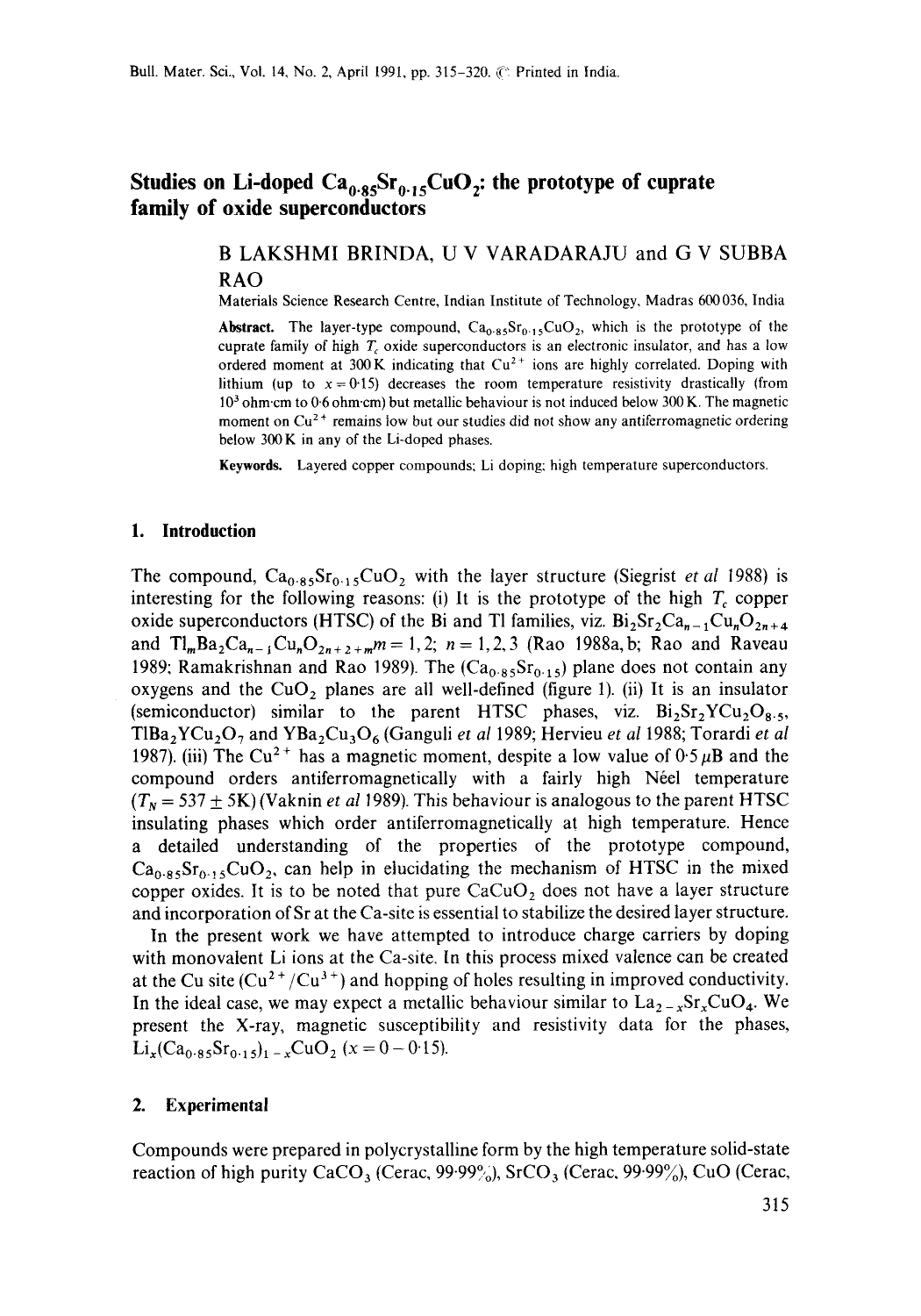

Figure 1. Structures of  $T_2Ba_2Ca_1Cu_2O_8$  and  $Ca_{0.85}Sr_{0.15}CuO_2$ .

99.9%),  $Li<sub>2</sub>CO<sub>3</sub>$  (Cerac, 99.99%) in stoichiometric amounts. The mixture was calcined at 910°C for 24 h and cooled, reground and heated at 920°C for 24 h. The black powder was pelletized (WC-lined stainless steel die and plungers; 8 mm dia, 1–2 mm thick; 3 tons/cm 2 pressure) and again heated in air at 930°C for 24 h and cooled. The Li-doped samples were prepared in the range of  $0 \le x \le 0.25$  in steps of 0.05.

The phase formation was tested by X-ray diffraction (XRD) using a Phillips, PW-1140 unit ( $CuK\alpha$ -rad; Ni- filter;  $40 \text{ kV}$ ;  $20 \text{ mA}$ ). Lattice parameters were obtained by LSQ fitting of the high angle *(hkl)* lines. Electrical resistivity was measured on sintered pellets by four-probe Van der Pauw technique using a closed cycle He refrigerator (CTI cryogenics, USA; model 21C) in the range 150-300 K. Metallic indium contacts on the pellets were provided using an ultrasonic soldering iron. Magnetic susceptibility data were collected using the SQUID magnetometer (Quantum Design model 1822 MPMS, USA) in the range  $4.2 - 350$  K.

### **3. Results and discussion**

#### 3.1 *Structure and stability*

The compounds are black in colour and stable. The XRD patterns of the pure compound (figure 2)  $Ca_{0.85}Sr_{0.15}CuO_2$  indicated a single-phase formation and the lines could be indexed on the basis of tetragonal unit cell with space group *P4/mmm.*  The LSQ fitted lattice parameters given in table 1 are in very good agreement with those reported by Siegrist *et al* (1988). The XRD patterns of  $Li_x(Ca_{0.85}Sr_{0.15})_{t-x}CuO_2$ are similar to that of the pure phase up to  $x = 0.15$  indicating single phase nature (figure 2 and table 1). Li doping decreases the a and c values. For  $0.2 \le x \le 0.25$ impurity lines of CuO and  $Ca<sub>2</sub>CuO<sub>3</sub>$  were seen in addition to those of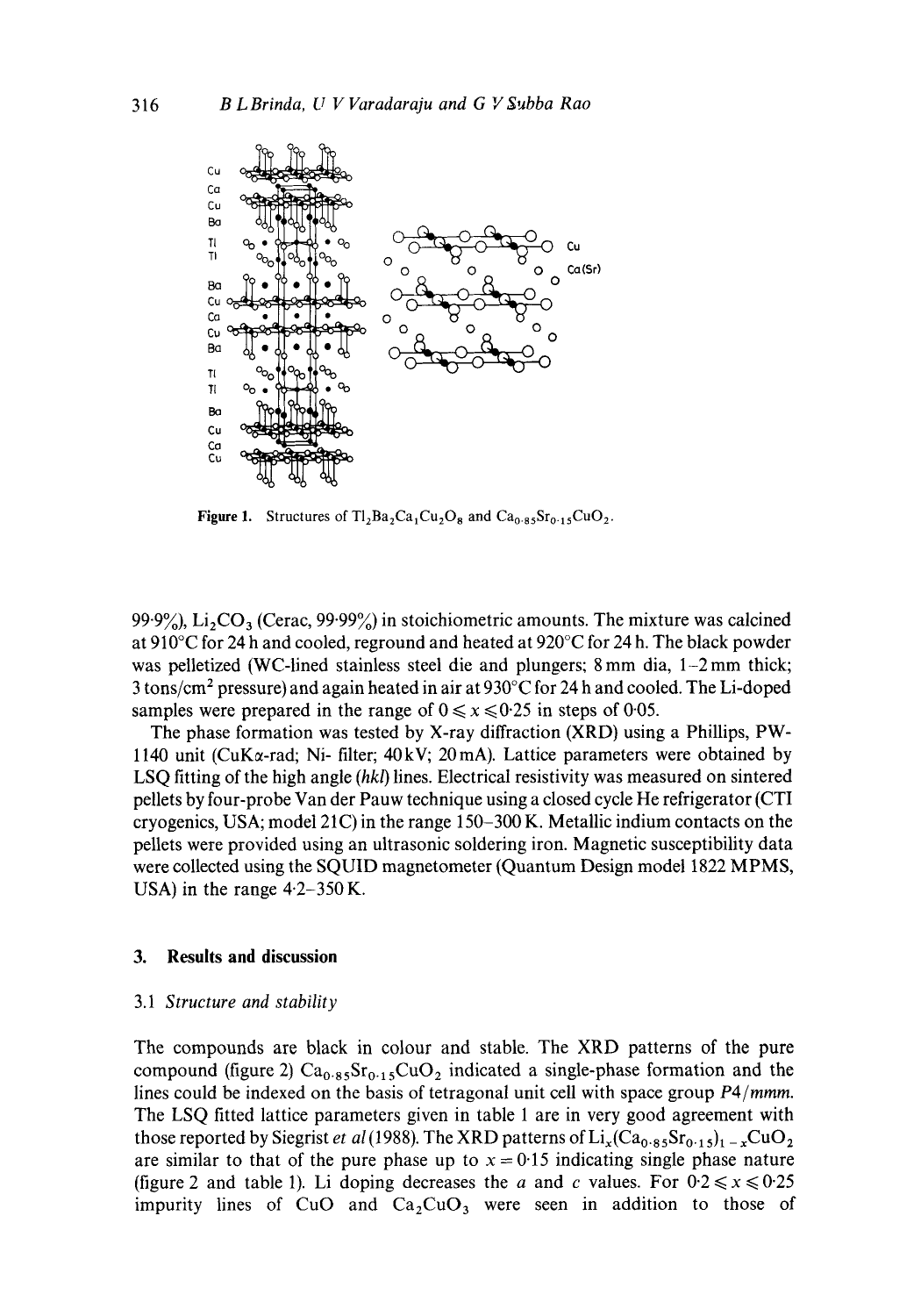

**Figure 2.** X-ray diffraction patterns of  $Li_x(Ca_{0.85}Sr_{0.15})_1 = {}_xCuO_2$ . x values are shown.

**Table 1.** Structure and property data on the  $Li_x(Ca_0.85Sr_0.15)$ <sub>1</sub> -  $_xCuO_2$  system

| Composition           | Tetragonal<br>lattice param. |                    | Resistivity, $\Omega$ cm |                  |                                                       |                  |
|-----------------------|------------------------------|--------------------|--------------------------|------------------|-------------------------------------------------------|------------------|
|                       | $a(\AA)$                     | c(A)               | $\rho$ 300 K             | $\rho_{150K}$    | $E_n$ (eV)                                            | $p_{eff}$ B.M    |
| $x = 0$               | 3.88<br>$(3.86)$ *           | 3.23<br>$(3.20)$ * | $3 \times 10^3$          |                  |                                                       | 0:1<br>$(0.5)^*$ |
| $x = 0.05$            | 3.88                         | 3.23               | $2-15$                   | 25.18            | $0.1(300-210 \text{ K})$<br>$0.06(210-150 \text{ K})$ | 0.15             |
| $x=0.1$<br>$x = 0.15$ | 3.87<br>3.87                 | 3.22<br>3.22       | 0.78<br>0.55             | 15.37<br>$21-60$ | $0.08(300-150 \text{ K})$<br>$0.1$ (300-150 K)        | 0.21<br>0.15     |

\*Values in parenthesis are from Siegrist *et al* (1988) and Vaknin *et al* (1989).

 $Ca<sub>0.85</sub>Sr<sub>0.15</sub>CuO<sub>2</sub>$ . For  $x > 0.25$  the XRD patterns are complex and could not be indexed.

Substitution at the calcium site by  $Mg^{2+}$ ,  $Ba^{2+}$ ,  $Y^{3+}$ ,  $La^{3+}$  and  $Ce^{4+}$ , at the copper site by Fe<sup>2+</sup> and Ni<sup>2+</sup>, and at the oxygen site by F<sup>-</sup> was tried by the solid-state reaction method but did not yield single-phase materials.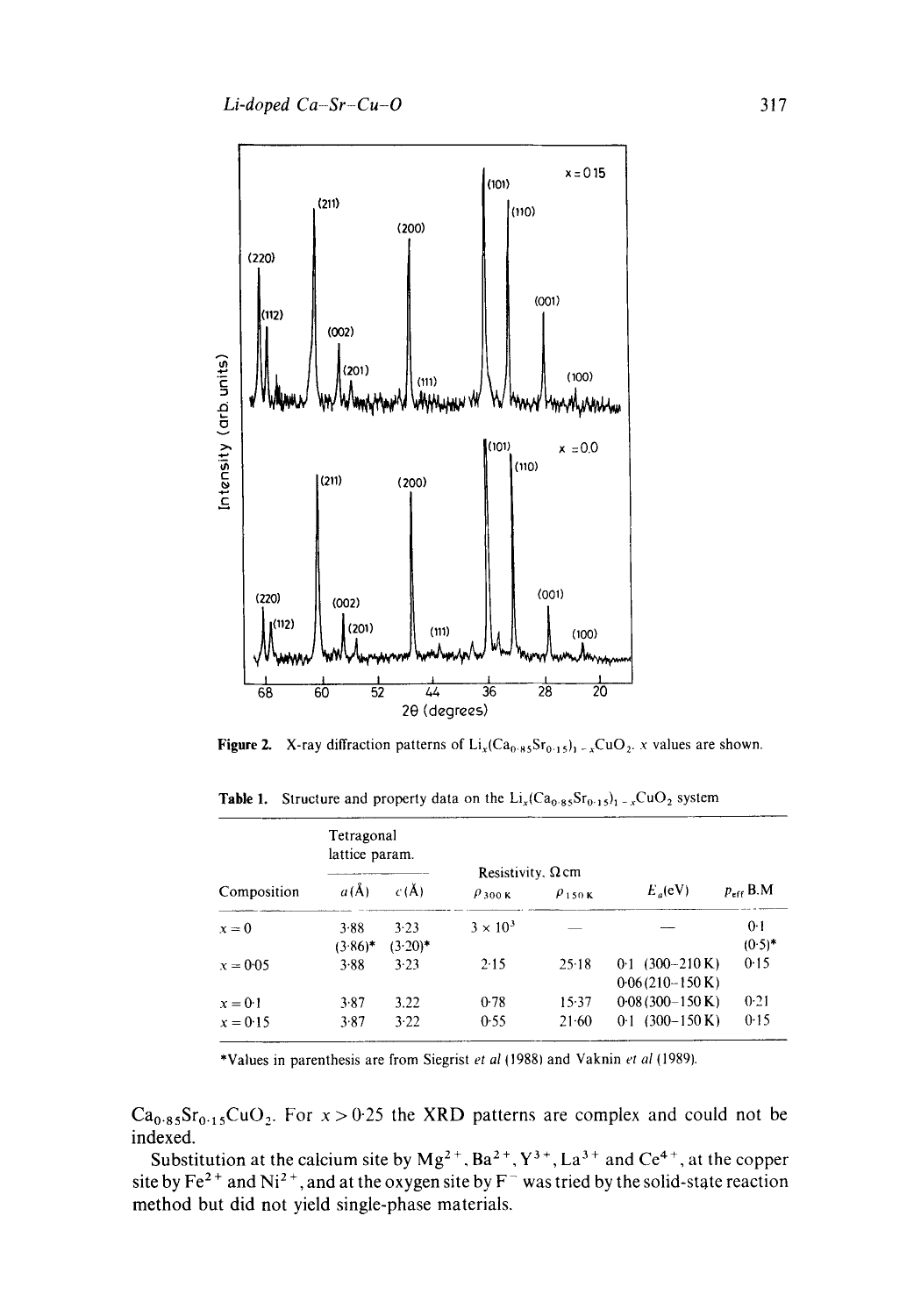### 3.2 *Electrical properties*

The pure phase  $Ca_{0.85}Sr_{0.15}CuO_2$  is found to be an insulator with a room temperature resistivity  $(\rho_{300K}) \sim 10^3 \Omega$  cm (table 1) as observed by Siegrist *et al.* As expected resistivity decreases with increasing Li content (table 1). Drastic decrease occurs for x as small as 0.05. Much smaller decrease in  $\rho_{300 \text{ K}}$  occurs for further increase in x. However, all compounds showed only semiconducting behaviour below room temperature and no metallicity was noted (figure 3). Measurements were restricted to the range of 150-300 K due to the high resistivity of the samples below 150K. No measurements could be carried out on the pure  $Ca<sub>0.85</sub>Sr<sub>0.15</sub>CuO<sub>2</sub>$  phase below room temperature again due to high resistance.

The activation energy  $(E_a)$  was calculated from the slope of the Arrhenius plot of  $\log \sigma$  vs  $1000/T$  where  $\sigma = 1/\rho$  ohm<sup>-1</sup> cm<sup>-1</sup>. The  $E_a$  values are low (0.06-0.1 eV) for the Li-containing phases (table 1). For the  $x = 0.05$  sample we notice a break in the  $\log \sigma$  vs  $1/T$  plot at 210 K, the significance of which is not clear to us at present.

#### 3.3 *Susceptibility measurements*

The molar susceptibility vs temperature plots for the pure and lithium-doped phases are shown in figure 4. Our value of  $\chi_M$  for pure compound, viz.  $1.3 \times 10^{-5}$  emu/mole at 300 K is smaller than the value of  $4 \times 10^{-5}$  emu/mole reported by Vaknin *et al* (1989). However, the  $\chi$ -T dependence in the range of 50-300 K is the same in both measurements. The rise in  $\chi_M$  below 50 K is due to the small amounts of magnetic impurities. For Li-doped compounds, the  $\chi_{M,300K}$  values are large by an order of magnitude compared to the pure sample. The  $\chi$ -T dependence in the range 140-300 K is more or less temperature-independent and  $\chi_M$  increases below 140 K. The data for



**Figure 3.** Resistivity plots of  $Li_x(Ca_0.85Sr_{0.15})$ <sub>1-x</sub>CuO<sub>2</sub>. x values are shown. Inset is the Arrhenius plot to get activation energy.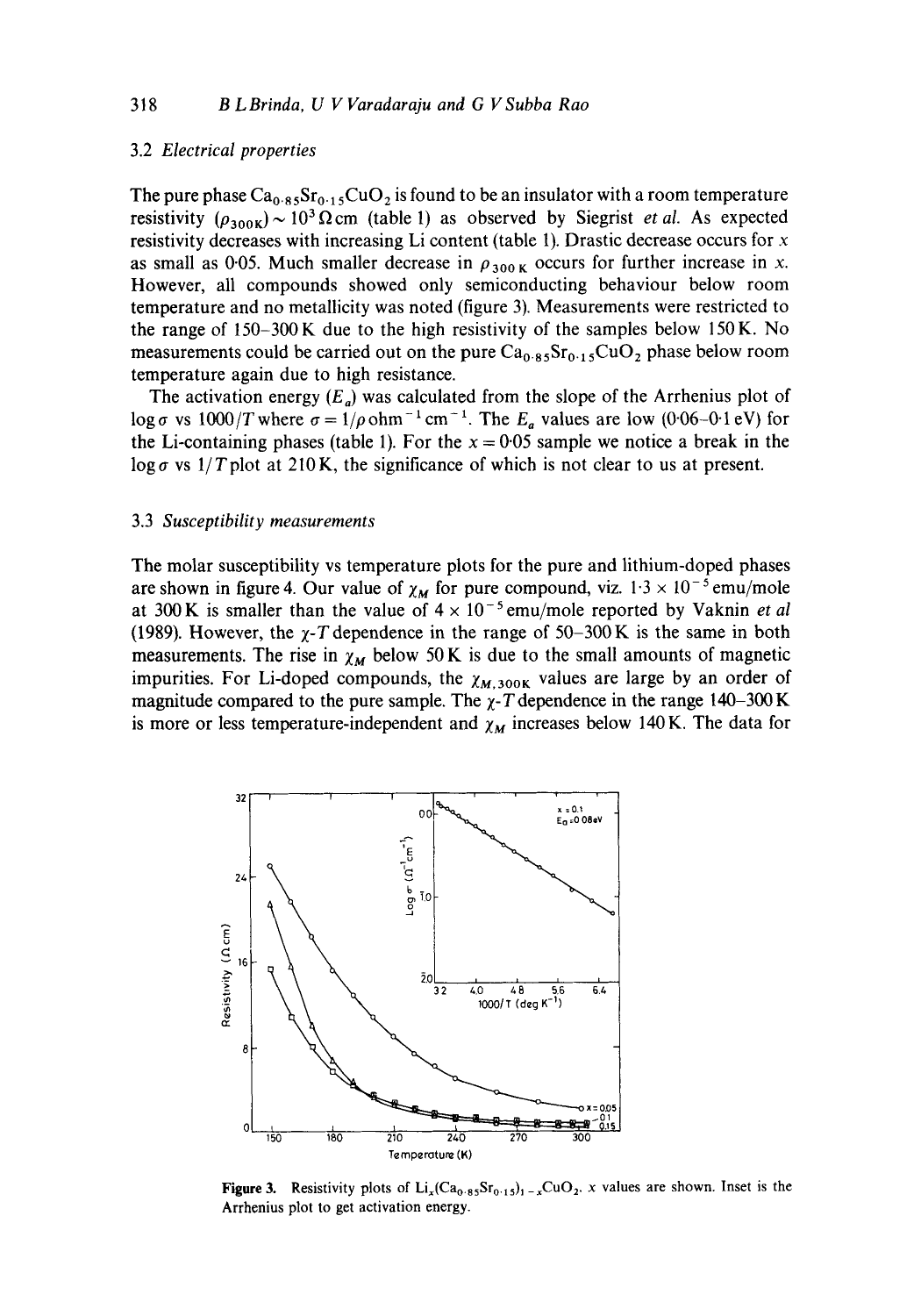

**Figure 4.** Magnetic susceptibility vs temperature plots for  $Li_x(Ca_0.85Sr_0.15)_1 - xCuO_2$ . *x* values are shown.

the pure and Li-doped  $(x = 0.05, 0.1)$  phases were fit to a modified Curie Weiss law:  $\chi = \chi_0 + C/(T - \theta)$  where  $\chi_0$  is temperature-independent susceptibility (a sum of core diamagnetic and Van Vleck contribution), C the Curie constant and  $\theta$  the Curie-Weiss temperature.

The effective magnetic moment  $p_{\text{eff}}$  was calculated from the molar C using the equation  $p_{\text{eff}} = 2.83 \text{ C}^{1/2}$ . The values of  $p_{\text{eff}}$  are listed in table 1. The value for the pure phase is 0.1  $\mu_B$ . This is smaller than the value of 0.51  $\pm$  0.05  $\mu_B$ /Cu ion reported by Vaknin *et al* (1989) from their neutron diffraction data. We find that the  $p_{\text{eff}}$  slightly increases for Li-doped compounds (table 1 and figure 4).

It is known that in the  $La_{2-x}Sr_xCuO_4$  system, with increase in x, the  $\rho_{300\text{ K}}$  decreases due to the introduction of  $Cu<sup>3+</sup>$  ions, and a change from semiconductor-to-metallic behaviour occurs for  $x > 0.05$  and superconductivity for  $x \ge 0.15$ . Simultaneously, the antiferromagnetic  $T_N$  decreases with increasing x. In the present case of  $Li_x(Ca_{0.85}Sr_{0.15})_{1-x}CuO_2$ , we expect a decrease in  $\rho_{300\text{ K}}$  with increase in x as is indeed observed. However, no metallicity is induced. We also expect a decrease in  $T<sub>N</sub>$  with increase in x. However, we do not see any magnetic ordering, within the limits of our measurement, in the doped samples in the range  $4.2-300$  K. More careful studies including heat capacity data may throw light on this aspect.